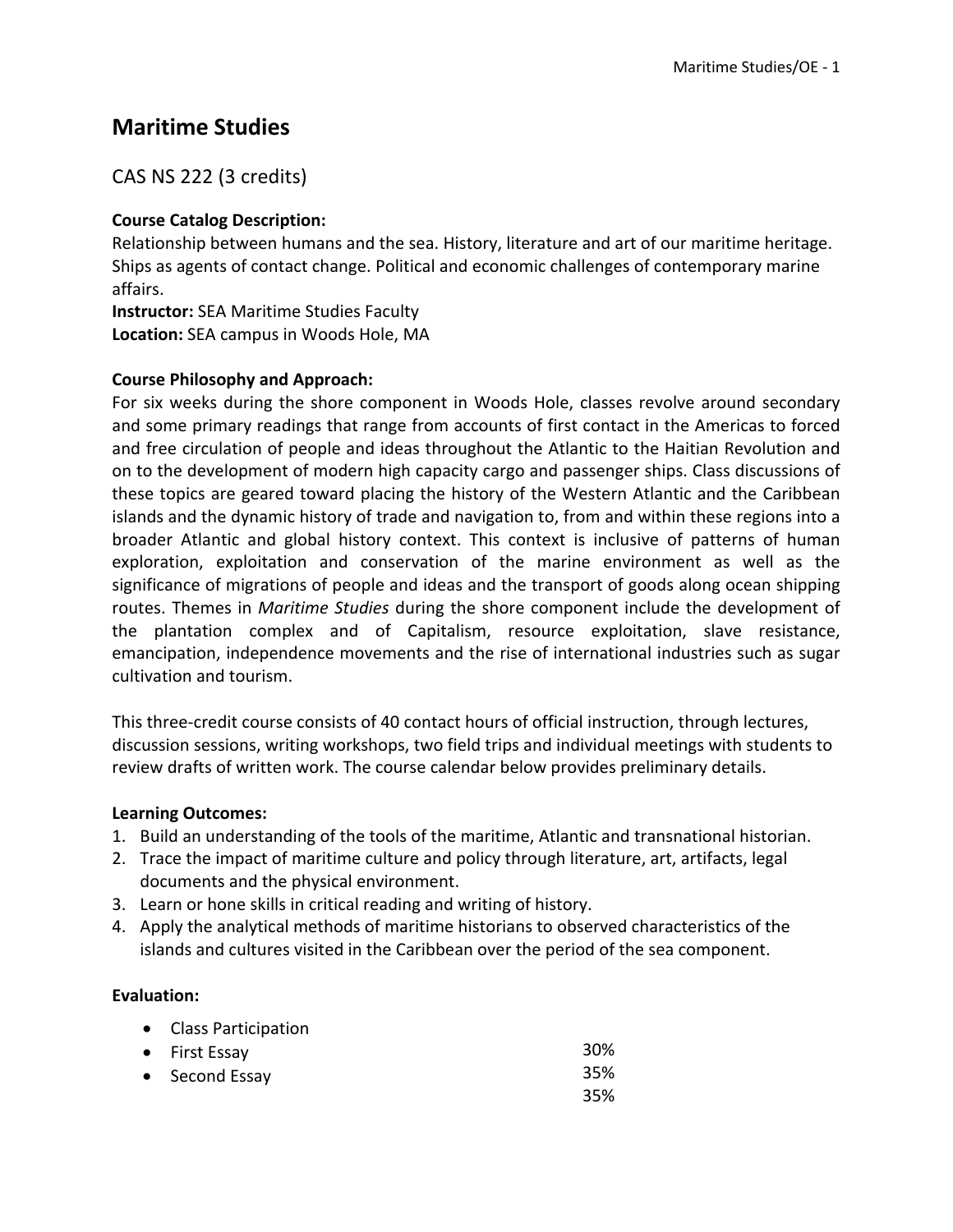#### **Assignments:**

You will be required to write two argument-driven essays (7-10 pages) during the shore component.

First Essay –Cultural Interactions of the Early Modern Atlantic: This essay of 7-10 double-spaced pages is due at the end of week 3. This is worth 35% of your overall grade. A rubric will be available through Ocean Portal.

Second Essay – The Caribbean in an Atlantic and Global Context: This essay of 7-10 doublespaced pages is due at the end of week 6. This is worth 35% of your overall grade. A rubric will be available through Ocean Portal.

#### **Expectations and Requirements:**

- Punctual attendance is required at every class meeting.
- Active participation in class discussion is expected.
- Late assignment submissions are not accepted.
- The policy on academic accuracy, quoted below, will be strictly followed in this class.

The papers that you submit in this course are expected to be *your original work.*  You must take care to distinguish your own ideas and knowledge from wording or substantive information that you derive from one of your sources. The term "sources" includes not only published primary and secondary material, but also information and opinions gained directly from other people and text that you cut and paste from any site on the Internet.

*The responsibility for learning the proper forms of citation lies with you.*  Quotations must be placed properly within quotation marks and must be cited fully. In addition, all paraphrased material must be acknowledged completely. Whenever ideas or facts are derived from your reading and research, the sources must be indicated. (Harvard *Handbook for Students,* 305)

• Considerations for use of internet sources:

As you browse websites, assess their usefulness very critically. Who posted the information and why? Can you trust them to be correct? Authoritative? Unbiased? (It's okay to use a biased source as long as you incorporate it knowingly and transparently into your own work.) Keep track of good sources that might be useful for subsequent assignments, and annotate in your bibliography any sites you cite. Your annotation should include the name of the author or organization originating any material that you reference. If you can't identify the source, don't use it!

#### **Preliminary Reading List:**